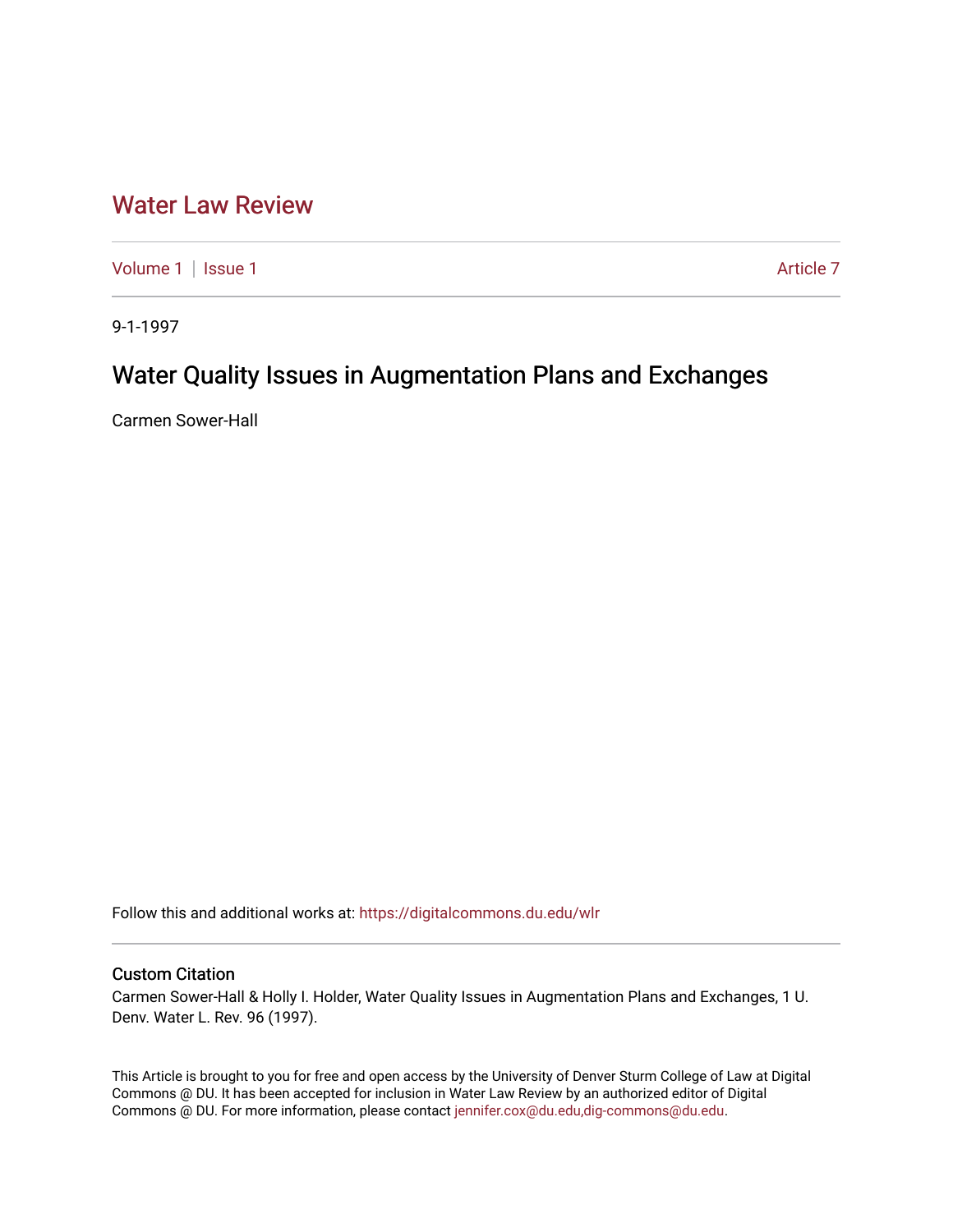# **WATER QUALITY ISSUES IN AUGMENTATION PLANS AND EXCHANGES**

**CARMEN** SOWER-HALL **AND** HOLLY **I.** HOLDER\*

### **INTRODUCTION**

In Colorado, a water right "is among the most valuable property rights known to the law."' However, the extent to which the quality of the water encompassed within that right is protected is another matter. The purpose of this paper is to analyze the relationship and interaction between water quality and water rights, specifically, whether the issue of water quality has any impact on the adjudication or administration of augmentation plans or exchanges. This is an issue that is being raised in Colorado's water courts with increasing frequency. However, Colorado's existing statutory framework and case law may not adequately address the critical interplay between water rights and water quality.

#### **DISCUSSION**

As a preliminary matter, one must first understand what is meant by a water right. As noted above, a Colorado water right "is among the most valuable property rights known to the law."<sup>2</sup> Coupled with the notion of valued property right is the state's goal of maximum beneficial use of state waters. The Colorado Constitution confirms that "[t]he right to divert the unappropriated waters of any natural stream

Carmen Sower-Hall graduated from the University of Denver College of Law in 1990. After graduation Ms. Sower-Hall practiced in Denver for five years with a focus on environmental and water law. She now lives near Boston, Massachusetts, but continues to do work for Holly I. Holder, P.C.

An inductee of the Order of St. Ives, Holly I. Holder graduated with honors in 1980 from the University of Denver College of Law. An active member of several Denver Regional Council of Governments water quality subcommittees, Ms. Holder serves as a municipal judge and is president of Holly I. Holder, P.C. The firm's primary emphases are on water rights, and environmental and water quality law. - 14

<sup>1.</sup> White v. Farmers Highline Canal Reservoir. Co., 43 P. 1028, 1030 (Colo. 1896).

<sup>2.</sup> *Id.*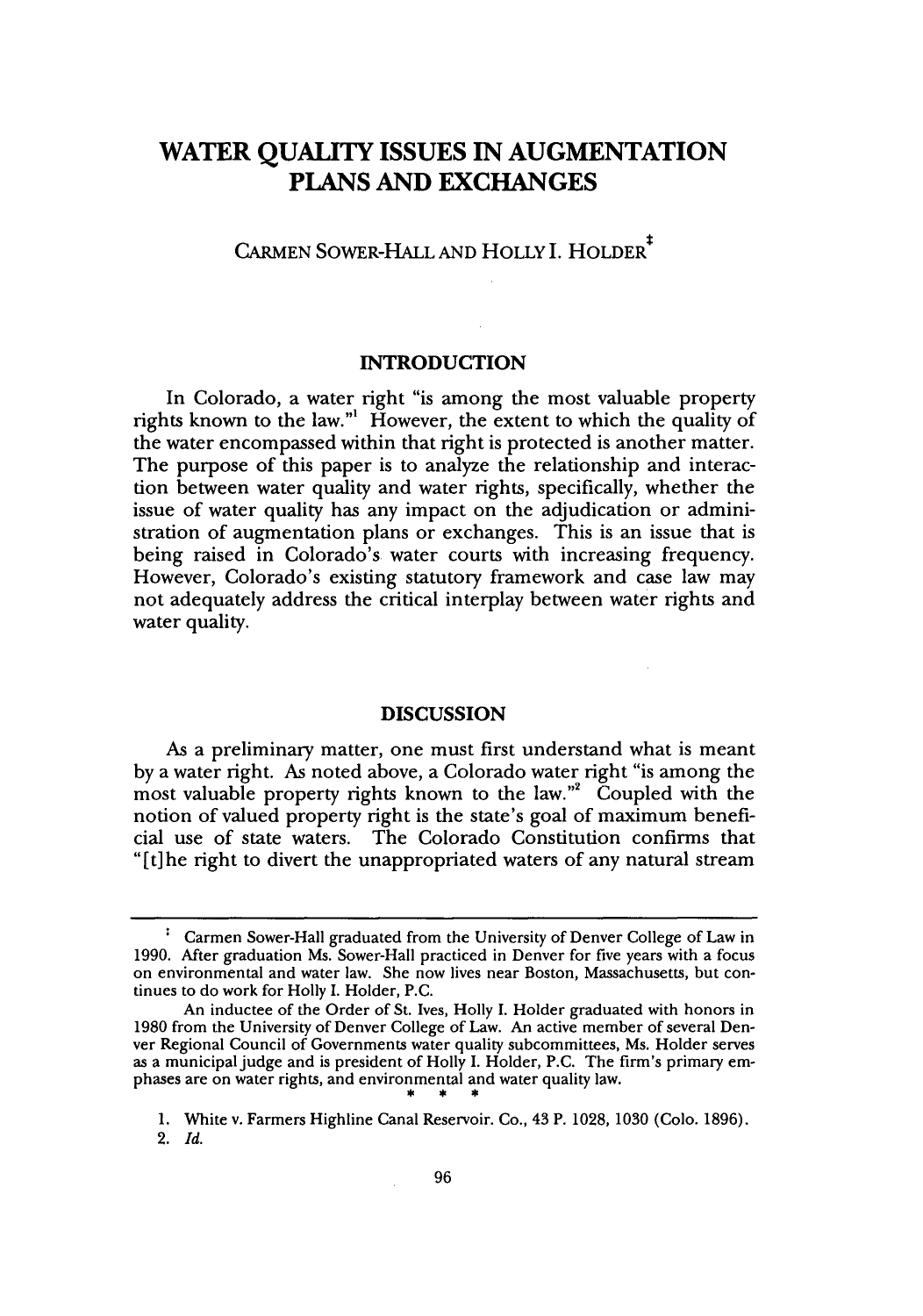to beneficial uses shall never be denied."' Additionally, a Colorado water right is freely alienable, includes a priority date, a quantity, a right to the maintenance of stream conditions existing at the time of appropriation, and a specified source, among other aspects.<sup>4</sup> This is the meaning of a "water right" as opposed to a water quality issue that might affect that right.

In today's world of environmental awareness, issues of water quality are starting to arise in traditional water right contexts. Of course, it should be noted from the outset that as early as 1897, the right to appropriate water was subject to some quality protection, such as the prohibition against polluting remaining flows so as to preserve the utility of the water for subsequent water users.<sup>5</sup> However, it is only within the past few years that the issue has been asserted with any frequency.

The focus of this paper is the tension between water rights and water quality in the context of augmentation plans and exchanges. Specifically, what happens when upstream appropriators have a duty to provide return flows pursuant to an augmentation plan when either:  $(1)$  their use of the water alters the quality of the return flows, or  $(2)$ they provide return flows by relying on a separate source, the quality of which differs from that of the original supply. Two Colorado statutes play an integral role in the analysis of the issue. Each addresses the quality of water that the senior appropriator may expect in any substitution. First is Colorado Revised Statutes ("C.R.S.") section 37-92- 305(5):

Any substituted water shall be of a quality and quantity so as to meet the requirements for which the water of the senior appropriator has normally been used, and such substituted water shall be accepted by the senior appropriator in substitution for water derived by the exercise of his decreed rights.<sup>1</sup>

Second is C.R.S. section 37-80-120(3) which states that "[a]ny substituted water shall be of a quality and continuity to meet the requirements of use to which the senior appropriation has normally been put."<sup>7</sup> Before discussing the impact of these statutes, the following provides a brief sketch of Colorado's adjudicative and administrative oversight over water right and water quality issues.

**<sup>3.</sup>** COLO. CONST. art. XVI, §6.

*<sup>4.</sup> See* Brighton Ditch Co. v. City of Englewood, 237 P.2d 116 (Colo. 1951); People *ex rel.* v. Hinderlider, 57 P.2d 894 (Colo. 1936); Nichols v. McIntosh, 34 P. 278 (Colo. 1893); Farmers Highline Canal & Reservoir. Co. v. City of Golden, 272 P.2d 629 (Colo. 1954); Stonewall Estates v. CF&I Steel Corp., 592 P.2d 1318 (Colo. 1979).

<sup>5.</sup> Suffolk Gold Mining and Milling Co. v. San Miguel Consol. Mining & Milling Co., 48 P. 828 (Colo. Ct. App. 1897), *appeal dismissed,* 52 P. 1027 (Colo. 1898).

<sup>6.</sup> COLO. REv. STAT. § 37-92-305(5) (1997).

<sup>7.</sup> COLO. REV. STAT. § 37-80-120(3) (1997).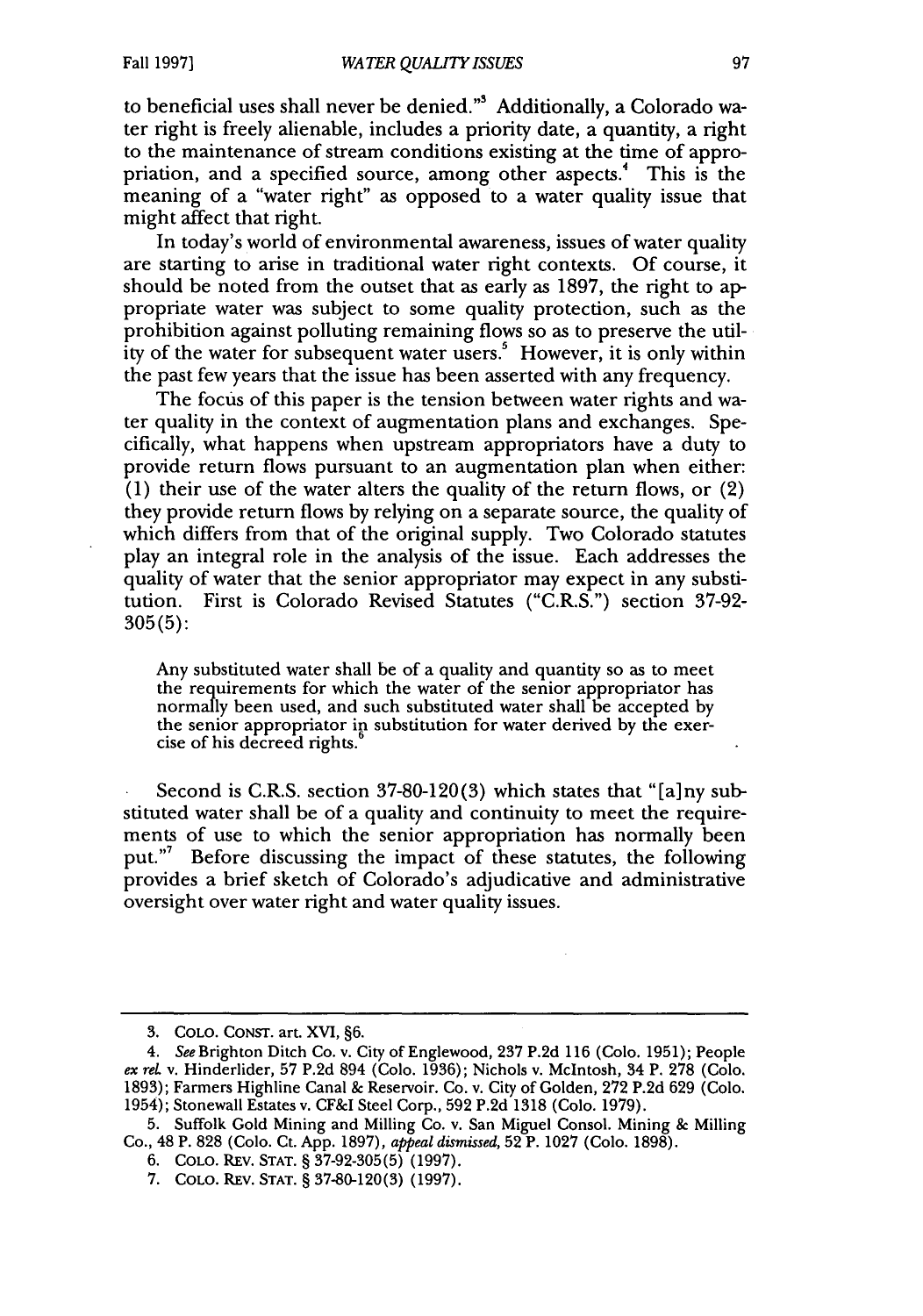#### *1. Administration of Water Rights versus Administration of Water Quality*

In Colorado, the responsibility for issues involving one's water rights and for issues involving the quality of the water under those rights is divided between two distinct entities. Generally, the water courts oversee the adjudication of water rights, and typically focus on the amount and quality of water received under a right. With respect to strict issues of quality, the quality of discharged effluent is subject to administrative review by the Water Quality Control Commission.

Colorado's water rights appropriation system is presided over by water courts in a judiciary system as set forth in the Water Right Determination and Administration Act of 1969.<sup>8</sup> The Office of the State Engineer ("State Engineer") is taxed with the general administration of water rights as determined by the water courts.' As noted above, the Colorado Constitution and common law are very clear in their protection of these valuable property rights. Thus, the State Engineer plays an important role in water right adjudications and permitting processes.

To understand the management involved in water quality issues, it is necessary to first review the Federal Clean Water Act ("CWA").<sup>10</sup> The CWA requires that each state institute comprehensive water quality standards." The CWA also requires that all dischargers obtain a permit before they may lawfully discharge into state waters." To this end, the CWA requires that states provide quality certification before granting a discharge permit. Certification means that any discharge complies with the applicable quality standards.<sup>13</sup> In Colorado, the Water Quality Control Act coordinates these requirements of the CWA. Pursuant to statute, the Water Quality Control Commission ("Commission") was created specifically to manage water quality.<sup>14</sup> In turn, the Commission then recognizes that the State Engineer also has water quality responsibilities, such as those set forth in C.R.S. sections 37-92-  $305(5)$  and  $37-80-120$ .<sup>15</sup> Indeed, the Commission is practically precluded from regulating those activities that specifically fall within the State Engineer's jurisdiction.<sup>16</sup>

The state Water Quality Control Act limits the ability of the Commission and the Water Quality Division (which also has authority over water quality issues) to impact the appropriative water rights established under the judiciary system:

13. 33 U.S.C. § 1341 (1995).

<sup>8.</sup> **COLO.** REv. **STAT.** §§ 37-92-101 to -602 (1997).

<sup>9.</sup> **COLO.** REV. **STAT.** § 37-92-301(1) (1997).

**<sup>10.</sup>** 33 U.S.C. §§ 1251-1384 (1995).

<sup>11. 33</sup> U.S.C. § 1313 (1995).

<sup>12. 33</sup> U.S.C. § 1342 (1995).

<sup>14.</sup> **COLO.** REv. **STAT.** § 25-8-202(1) (1997).

<sup>15.</sup> **COLO.** Rv. **STAT.** § 25-8-202(7) (1997).

<sup>16.</sup> COLO. REv. **STAT.** § 25-8-202(7) (b) (ii) (1997).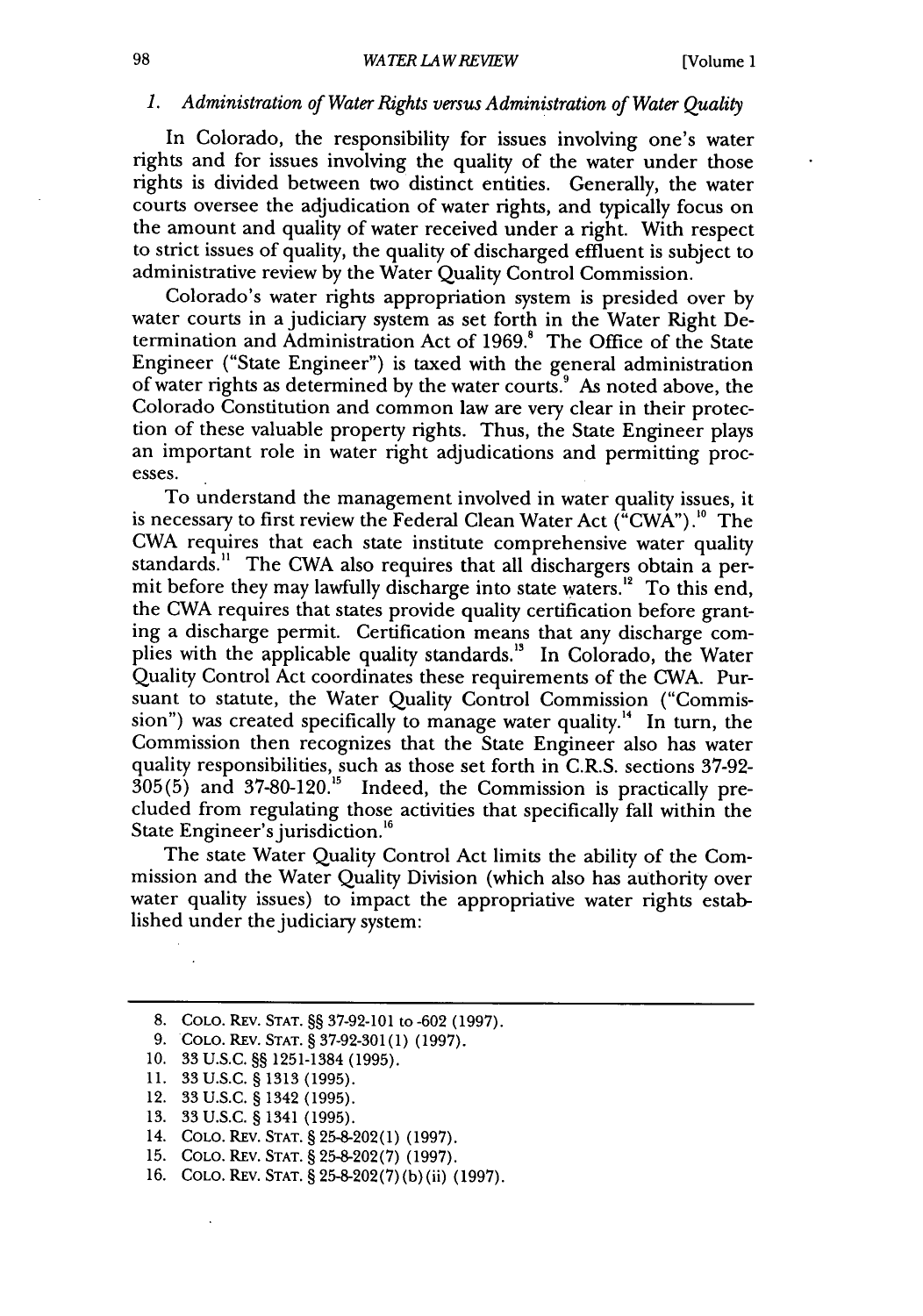No provision of this article shall be interpreted so as to supersede, abrogate, or impair rights to divert water and apply water to beneficial uses in accordance with the provisions of sections 5 and 6 of article XVI of the Constitution of the State of Colorado, compacts entered into the by the State of Colorado, or the provisions of articles 80 to 93 of title 37, C.R.S., or Colorado court determinations with respect to the determination and administration of water rights. Nothing in this article shall be construed, enforced, or applied so as to cause or result in material injury to water rights.

This language is consistent with Colorado's emphasis on the protection of water rights. However, as might be suspected, it is impossible to completely divorce water quality issues from water rights issues and maintain a clear dichotomy.

#### *2. Statutory Water Quality Requirements for Substitute Water Supplies in Water Rights Cases*

An augmentation plan is a water court decree that allows the depletion associated with the exercise of a tributary water right to be replaced by water from another source. The result is an increase in the supply of water available for beneficial uses.<sup>18</sup> There are literally thousands of operative adjudicated augmentation plans in place in Colorado. Many more plans are pending in water court applications. Pursuant to statute, an augmentation plan, including exchanges, allows a supplier to take an equivalent amount of water at his or her point of diversion if water is available and will not impair the rights of others.

Any substituted water shall be of a quality and quantity so as to meet the requirements for which the water of the senior appropriator has normally been used, and such substituted water shall be accepted by the senior appropriator in substitution for water derived by the exercise of his decreed rights.

This statutory language appeared in the original Water Right Determination and Administration Act of 1969, and has remained consistent throughout the subsequent modifications to the Act.<sup>20</sup> Also important to note is the statutory requirement that "[a] ny substituted water shall be of a quality and continuity to meet the requirements of use to which the senior appropriation has normally been put."<sup>21</sup>

Rules and regulations ("Rules") exist that clarify the State Engineer's role in water quality issues.<sup>22</sup> According to Rule 3.2, the Rules apply when the State Engineer has water quality authority, such as that

COLO. CODE REGS. §402-8 (1992).

<sup>17.</sup> COLO. REv. STAT. § 25-8-104(1) (1997).

<sup>18.</sup> COLO. REV. STAT. § 37-92-103(9) (1997).

<sup>19.</sup> COLO. REv. STAT. § 37-92-305(5) (1997).

<sup>20. 1969</sup> Colo. Sess. Laws 1211, and amendments thereto.

<sup>21.</sup> COLO. REv. STAT. § 37-80-120(3) (1997).

<sup>22.</sup> Rules and Regulations For Implementation of Subsection 25-8-202(7), C.R.S., 2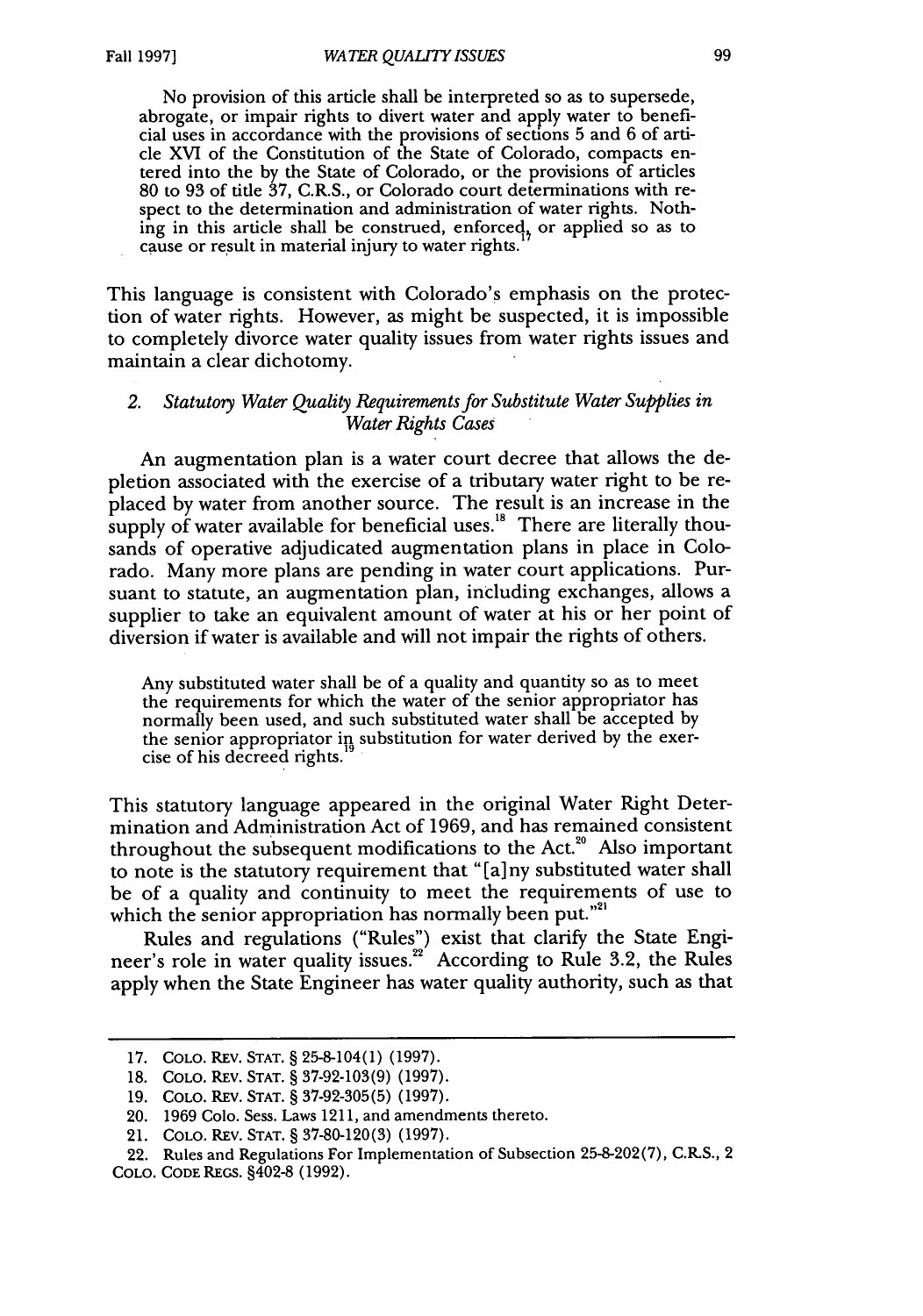conferred by C.R.S. sections  $37-80-120$  and  $37-92-305(5)$ .<sup>28</sup> Rules 6.5.6 and 6.5.6.1 expressly state that the State Engineer may require that an applicant provide water quality data and analysis indicating whether a substitute supply is of a quality for which senior appropriation. has normally been put:

The State Engineer shall, under normal circumstances, consider proof of the following substitute supplies as evidence that the requirements of use to which a senior appropriation has normally been put will be met:

Water discharged to surface streams in compliance with either a valid state discharge permit or with the applicable water quality standards under these Rules, where the applicable stream classifications include all uses to which the senior appropriation has normally been put and the standards include all parameters necessary to protect the requirements of use of the senior appropriator ....

It would appear then that compliance with a discharge permit is, *under normal circumstances, evidence* that the statutory quality requirement has been met for purposes of the State Engineer's review of an application if *the applicable stream classifications include all uses to which the senior appropriation has normally been put.* However, this is in no way binding on the water courts when they review an application. Moreover, there is no corresponding provision concerning the determinations to be made **by** the water courts.

As discussed above, the Water Quality Control Commission is charged with promulgating quality control regulations.<sup>25</sup> The statutes list those factors which the Commission is to consider when promulgating these regulations. However, *not* included in this list is the quality of water necessary to meet those uses to which the water has been put **by** senior appropriators. If this factor had been included, the argument that compliance with a discharge permit should satisfy the statutory quality requirements would be strengthened.

Two writers have advocated this approach which would give more credence to compliance with National Pollutant Discharge Elimination Standards("NPDES") in quality issues. As Gregory Hobbs and Bennett Raley explain:

The statutes directing the court to consider water quality impacts of plans for augmentation, substitution, and exchange were adopted at a time when Colorado did not have a comprehensive water quality regulatory program, and, therefore, the water courts were called upon to provide protection for existing water uses.

<sup>23.</sup> *Id.*

<sup>24.</sup> *Id.*

<sup>25.</sup> COLO. REv. **STAT.** § 25-8-205 (1997).

<sup>26.</sup> GregoryJ. Hobbs, Jr. and Bennett W. Raley, *Water Quality Versus Water Quantity: A Delicate Balance,* 34 RocKY **MTN.** MIN. L. INST. 24-1, 24-54 (1988). Other article touching upon this subject include: Michael D. White, David F. Jankowski, David S. Taussig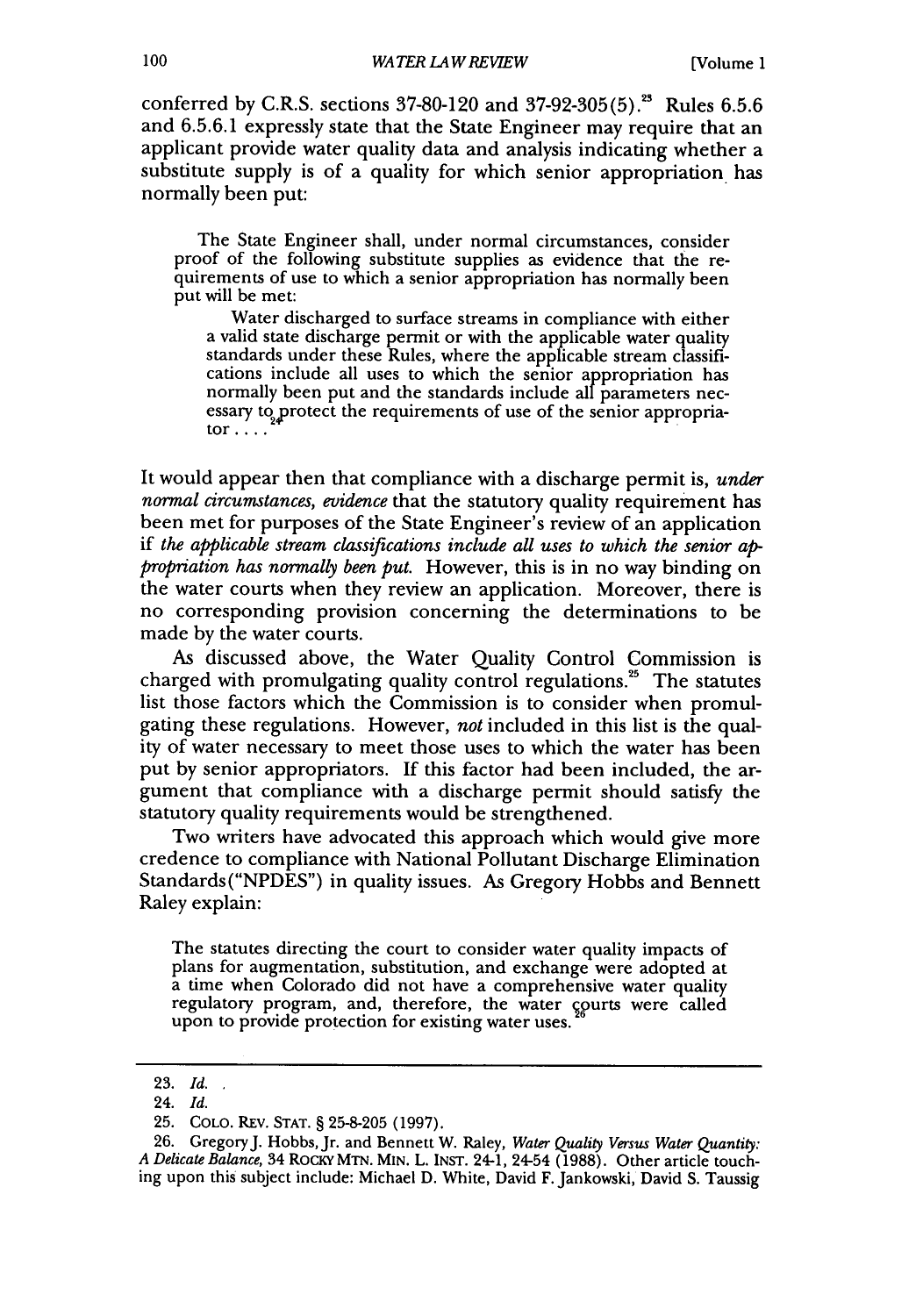The creation of the Water Quality Control Commission added, for the first time, a regulatory body charged with the responsibility and authority to develop water quality criteria to protect uses of water. The expenditure of millions of dollars **by** state and private entities in the course of the adoption of stream classifications and water quality standards created, in the Commission, an administrative agency with the expertise and experience necessary to address the **highly** technical issues of water quality. Accordingly, the water courts should accord deference to determinations by the Commission regarding the criteria necessary to prevent injury to uses of water where the Commission has set water quality standards for the contaminant in question.

The practical application of this approach in an application for approval of a plan for augmentation, substitution, or exchange would involve a consideration **by** the water court of whether existing stream standards, use classifications, and enforcement mechanisms address the quality-related injury asserted **by** the affected water right. Under this analysis, a reduction in dilution capacity of the stream would not result in a denial of the application and the proposed plan would be approved, so long as the replacement water supply will meet applicable water quality standards for downstream uses. If the proposed plan would affect uses not protected **by** existing classifications, or if the replacement water supply contains pollutants not regulated **by** the Commission, the water court should not consider the issue until it has been presented to the Water Quality Control Commission. If the Commission acts, the water court would then accord deference to the administrative decision. **If** the Commission declines to act, the court would consider the issue independently. This deference to the Commission preserves the Commission as the primary water quality control agency of the state. Inconsistent decisions will be minimized, and, more important, the burden of controlling the pollutant or protecting a new use would not be imposed solely on those who are before the water court.

We now turn to review the decisions which have addressed quality concerns in water rights cases.

#### *3. Existing Case Law Addressing Quality Concerns of Return Flows*

In a 1986 case before Colorado's Division 1 Water Court, the Court was presented with an issue of water rights versus water quality within the context of treated sewage effluent.<sup>28</sup> The City of Golden sought to

27. GregoryJ. Hobbs, Jr. and Bennett W. Raley, *Water Quality Versus Water Quantity: A Delicate Balance,* 34 RocKy MTN. MIN. L. INST. 24-1, 24-55 to 24-56 (1988).

**28.** In the Matter of the Application for Water Rights of the City of Golden, in

and Austin C. Hamre, *City of Thornton v. Bijou Irrigation Co.: The Thornton Northern Project,* 26 COLO. LAw. 67 (1997); Melinda Kassen, *The Burden of Maintaining Colorado's Water Quality,* 18 COLO. LAw. 23 (1989); Jan G. Laitos, *Water Rights and Water Quality: Recent Developments,* 23 COLO. LAw. 2343 (1994); Mark T. Pifher, *Quality Versus Quantity: The Continued Right to Appropriate* - *Part 1,* 15 COLO. LAw. 1035 (1986); Mark T. Pifher, *Quality Versus Quantity: The Continued Right to Appropriate* - *Part II,* 15 COLO. **LAW.** 1204 (1986); Jan G. Laitos, *Constitutional Limits on Police Power Regulations Affecting the Exercise of Water Rights,* 16 COLO. LAw. 1626 (1987);Jan G. Laitos, *Assault on the Citadel, Part I: Water Quality Laws and the Exercise of Water Rights,* 17 COLO. LAw. 1305 (1988); Jan **G.** Laitos, *Assault on the Citadel, Part II: Dams, Diversions and Water Quality Regulations*, 17 COLO. LAw. 2003 (1988).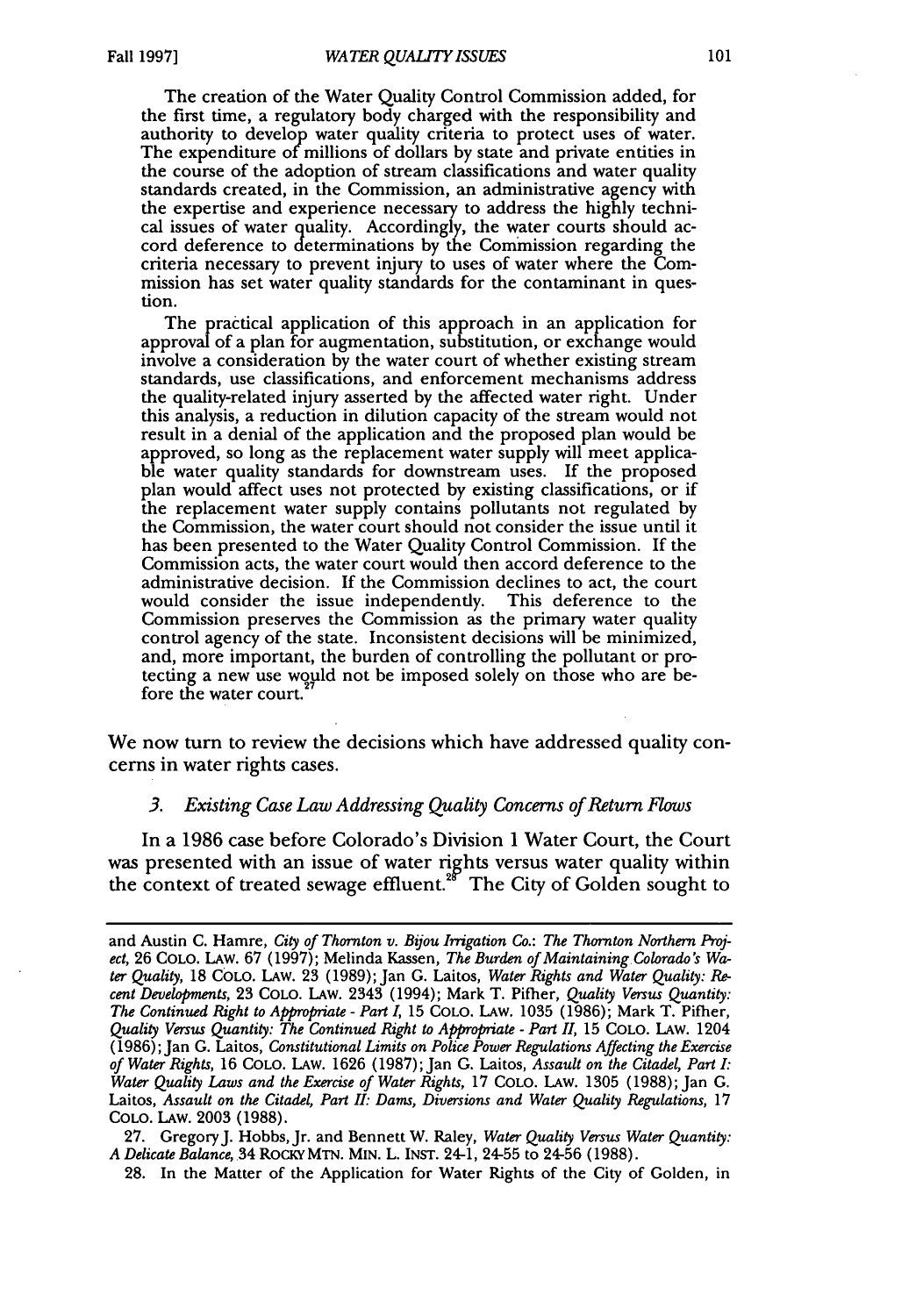divert water out of priority from Clear Creek and to replace that water with a substitute supply derived from a variety of sources, including treated sewage effluent. Because the treated sewage effluent would be discharged into Clear Creek immediately above other points of diversion, owners of these water rights objected to Golden's application. The issue presented to the court was whether the treated sewage met the quality requirements of C.R.S. sections 37-92-305(5) and 37-80-120. Perhaps due to the novelty of the issue before it, the court issued a separate ruling solely to address the water quality issues.<sup>29</sup>

The treated sewage effluent was being discharged pursuant to a valid wastewater permit issued by the Water Quality Control Division as required by the rules and regulations promulgated by the Water Quality Control Commission."0 However, the water court specifically noted that "[t]he (discharge] permit does not assure that the discharge will be of a quality that meets the requirements for which the Objector's water has normally been used."<sup>31</sup> The water court then went on to discuss the negative impacts of the decreased water quality and concluded that the requirements of C.R.S. sections 37-92-305(5) and 37- 80-120 had not been met. Thus, this part of the application was denied.

Of particular note in the decision is the way in which the water court resolved the conflict between water rights and water quality:

No conflict exists between this Court's determination and the determination by the Water Quality Control Division to issue a discharge permit for the [sewage treatment plant]. The Division and the Court address different issues and answer different questions, subject to different standards. The Division determines whether to allow any discharge at all by balancing competing interests on the stream. The Court determines whether to allow the discharger to divert water it would not otherwise be entitled to take by furnishing a substitute supply to users downstream. The Court considers the effects on particular water users, and applies the standards of noninjury and suitability for the normal uses of the receiving waters.

A plan for augmentation is a water matter within the exclusive ju- risdiction of the water judge. The Water Quality Control Division may not interfere with the jurisdiction of the Water Court or take any action that would result in injury to water rights.

The uses to be protected pursuant to C.R.S. section 37-92-305(3) and (5) are the actual uses that have normally been made of the re-

Clear Creek, Jefferson and Adams Counties, (Dist. Ct., Water Div. No. 1, Colo. 1986) (No. 83-CW-361).

<sup>29.</sup> Supplemental Findings of Fact, Conclusions of Law, Judgment and Decree, In the Matter of the Application for Water Rights of the City of Golden, in Clear Creek, Jefferson and Adams Counties, (Dist. Ct., Water Div. No. 1, Colo. 1986) (No. 83-CW-361).

<sup>30.</sup> NPDES Permit No. CO-00039 issued to the City of Golden and the Adolph Coors Company as joint permittees.

<sup>31.</sup> Supra note 28.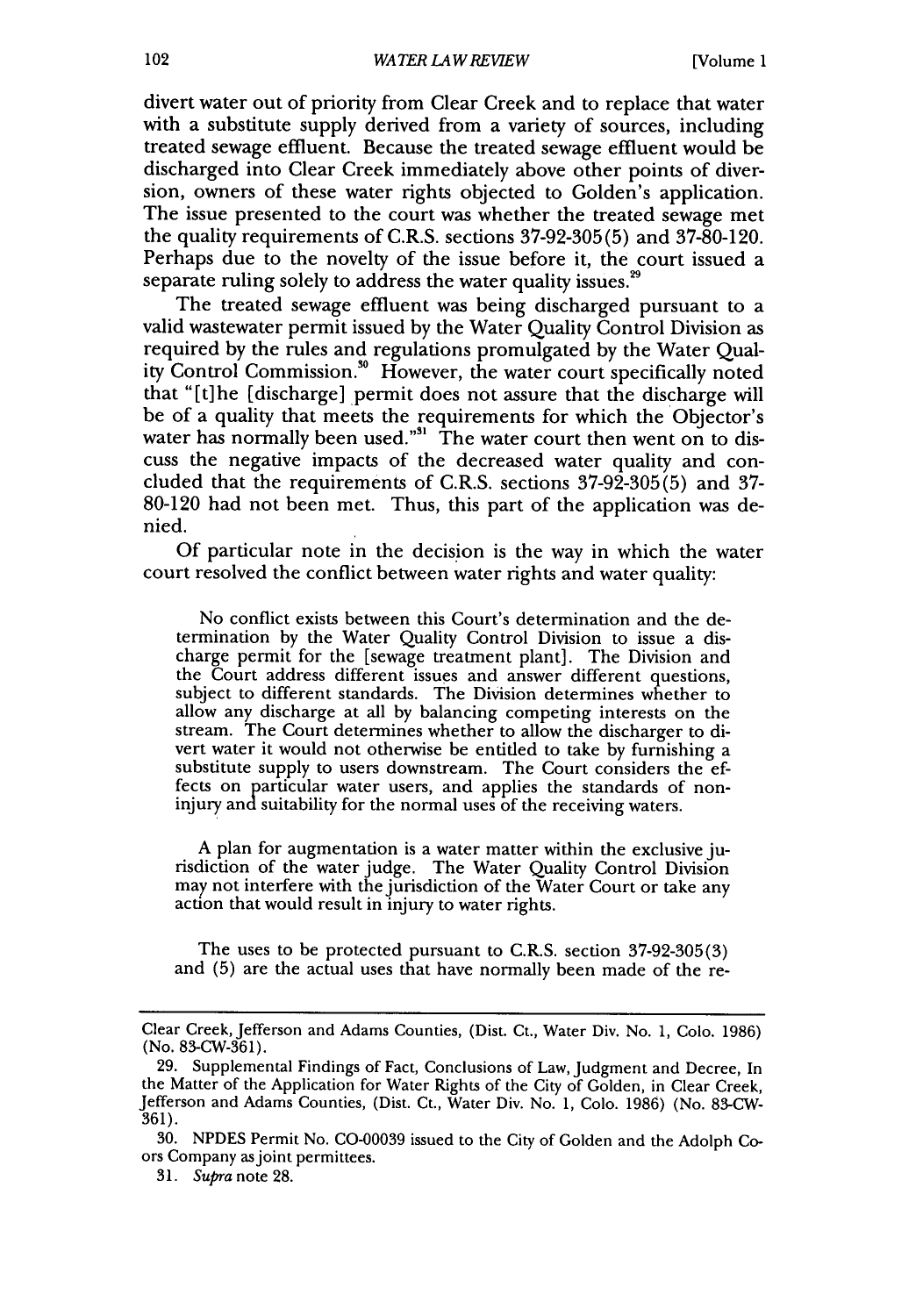ceiving waters even if those uses have not been decreed. The actual uses of water from Standley Reservoir include use for municipal drinking water, as well as recreation and irrigation. The decreed uses of water from Standley Reservoir include domestic, irrigation, and municipal uses .... The Court concludes that the [treated sewage] effluent does not meet the quality requirements of the actual or decreed uses of water from Standley Lake.

As a matter of law, the degradation of water quality identified... constitutes injury to the legally protected rights of the Objectors."

In reaching this conclusion, the water court relied on a 1983 Colorado Supreme Court case which discussed the concept of "maximum use" and limits thereon.<sup>33</sup>

In *Alamosa-Lajara Water Users Protection Ass'n v. Gould,* the Colorado Supreme Court wrote:

We note that the policy of maximum utilization does not require a single-minded endeavor to squeeze every drop of water from the valley's aquifers. Section 37-92-501(2) (e) makes clear that the objective of "maximum use" administration is "optimum use." Optimum use can only be achieved with proper regard for all significant factors, including environmental and economic concerns.

It is interesting to note, however, that the mandate of section 37-92-  $501(2)$  (e) is not necessarily this clear. This statutory section states that rules and regulations promulgated "shall have as their objective the optimum use of water consistent with preservation of the priority system of water rights."<sup>35</sup> But the language makes no reference to significant factors such as environmental and economic concerns. In fact, in the later case of *City of Thornton v. Bijou Irrigation Co., 36* the same court expressly stated that under the existing statutory framework, the issue of water quality is clearly subordinated to that of water appropriation.

In *Thornton,* the Colorado Supreme Court was presented with several water quality issues. The Colorado division of the Eastman Kodak Company ("Kodak") was one of many objectors to the City of Thornton's proposed Northern Project. Kodak operated a manufacturing plant on the Poudre River which utilized over one million gallons of water per day. After treating the water, Kodak discharged it back into the Poudre River pursuant to a wastewater discharge permit issued by the Water Quality Control Division. The discharge permit specified effluent limits for various chemicals in the discharge water which, in

<sup>32.</sup> *Id.* at 6 (citations omitted).

<sup>33.</sup> *Id.* at **7.**

<sup>34.</sup> Alamosa-La Jara Water User's Protection Ass'n v. Gould, 674 P.2d 914, 935 (Colo. 1983).

<sup>35.</sup> COLO. REv. **STAT.** § 37-92-501 (2) (e) (1997).

<sup>36.</sup> City of Thornton v. Bijou Irrigation Co., 926 P.2d 1 (Colo. 1996).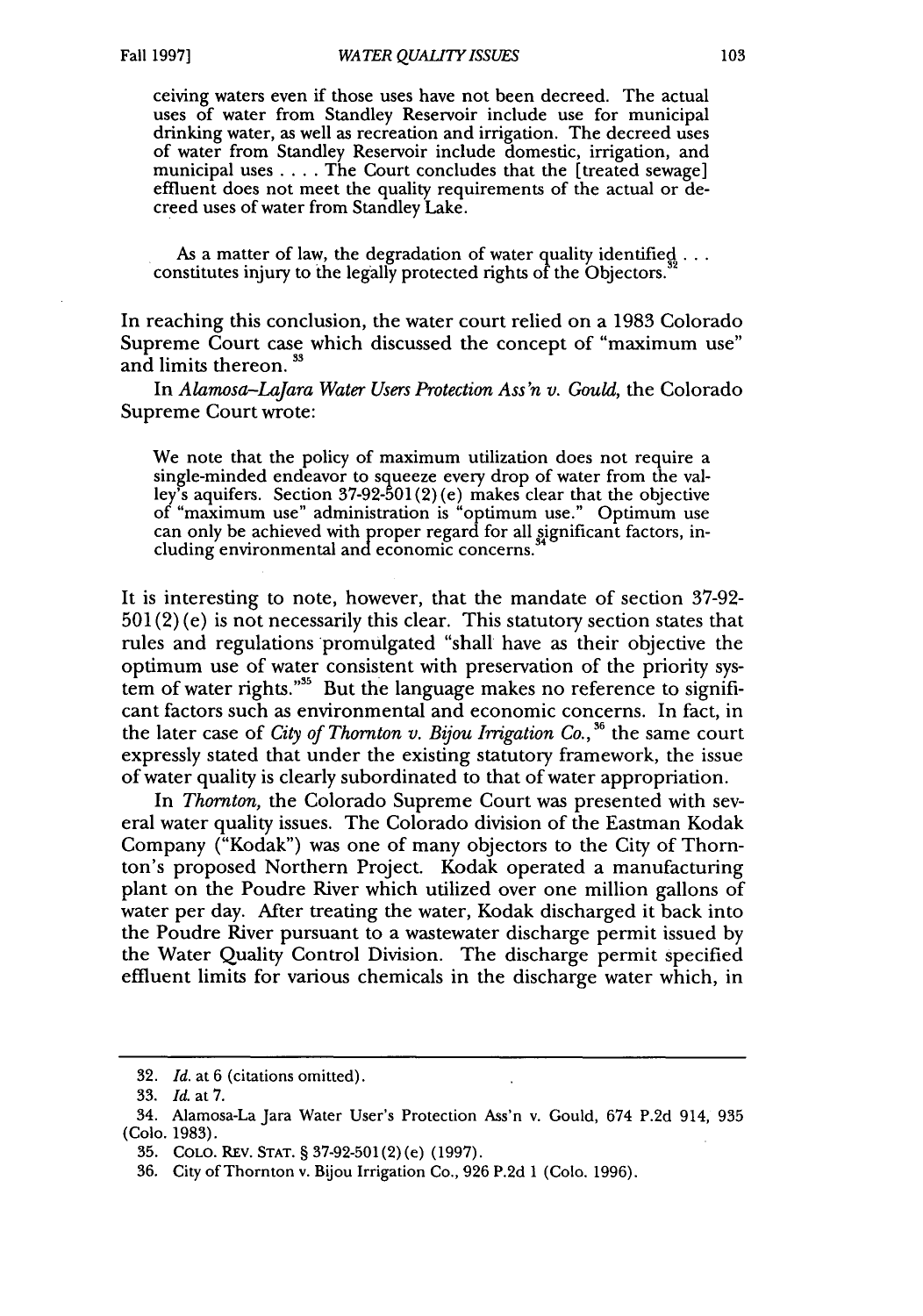turn, were based in part on average low-flow values in the vicinity of Kodak's discharge point in the Poudre River. The City of Thornton sought an exchange which would divert water from the Poudre River above the Kodak plant, and return a substitute supply of water below the Kodak plant. The result would be a reduced flow near the Kodak plant which in turn would affect the average low-flow rates. Kodak argued that stricter unionized ammonia limits would then be placed on its discharge permit, which would require construction of a new treatment facility at a cost of at least nine million dollars. The Colorado Supreme Court affirmed the ruling of the trial court and held that Kodak's request constituted a request for a minimum instream flow right, a right which is forbidden by statute.<sup>37</sup> The court went on, however, to provide an analysis of the relationship between the appropriation doctrine and quality issues:

From the earliest cases, Colorado courts have given at least some recognition to water quality concerns, holding, for example, that a water right does not include the right to discharge pollutants that detrimentally affect downstream users. However, beyond recognition of this general prohibition on unreasonable discharges, the system of water quality regulation in Colorado reflects a continued conflict with and subordination to the prior appropriation system.

[S]ection 25-8-104(1) [quoted *supra]* serves notice that despite the importance of water quality regulation, the legislature's primary emphasis in enacting this scheme is to maximize beneficial use and to minimize barriers to further beneficial appropriation. The result of this policy decision is essentially to focus water quality regulation on uses culminating in unreasonable discharges, as such discharges are not part of any appropriative right under common law. **<sup>39</sup>**

For better or worse, this dual system limits the ability of both the water court and the water quality control agencies to address certain water quality issues.

Implicit in the court's decision was the recognition that, in the case of discharges or substitute water supplies, the legislative scheme may protect against quality impacts by virtue of C.R.S. section 37-92-305(3). The court did not go on to address this issue because Kodak did not allege any quality impacts in the substitute supply itself (i.e., the injury alleged resulted solely from diminution in flow). **4** However, the court did address related water quality issues involving the substitute supplies affecting other objectors.

Several objectors argued that the decree would not protect their

<sup>37.</sup> COLO. REv. STAT. § 37-92-103 (1997). This statute vests exclusive authority to appropriate minimum stream flows in the Colorado Water Conservation Board and limited the purpose for these appropriations to those necessary to "preserve the natural environment to a reasonable degree."

<sup>38.</sup> *Bijou Irrigation Co.,* 926 P.2d at 91-92 (citations omitted).

<sup>39.</sup> *Id.* at 92.

<sup>40.</sup> Id. at 92-93.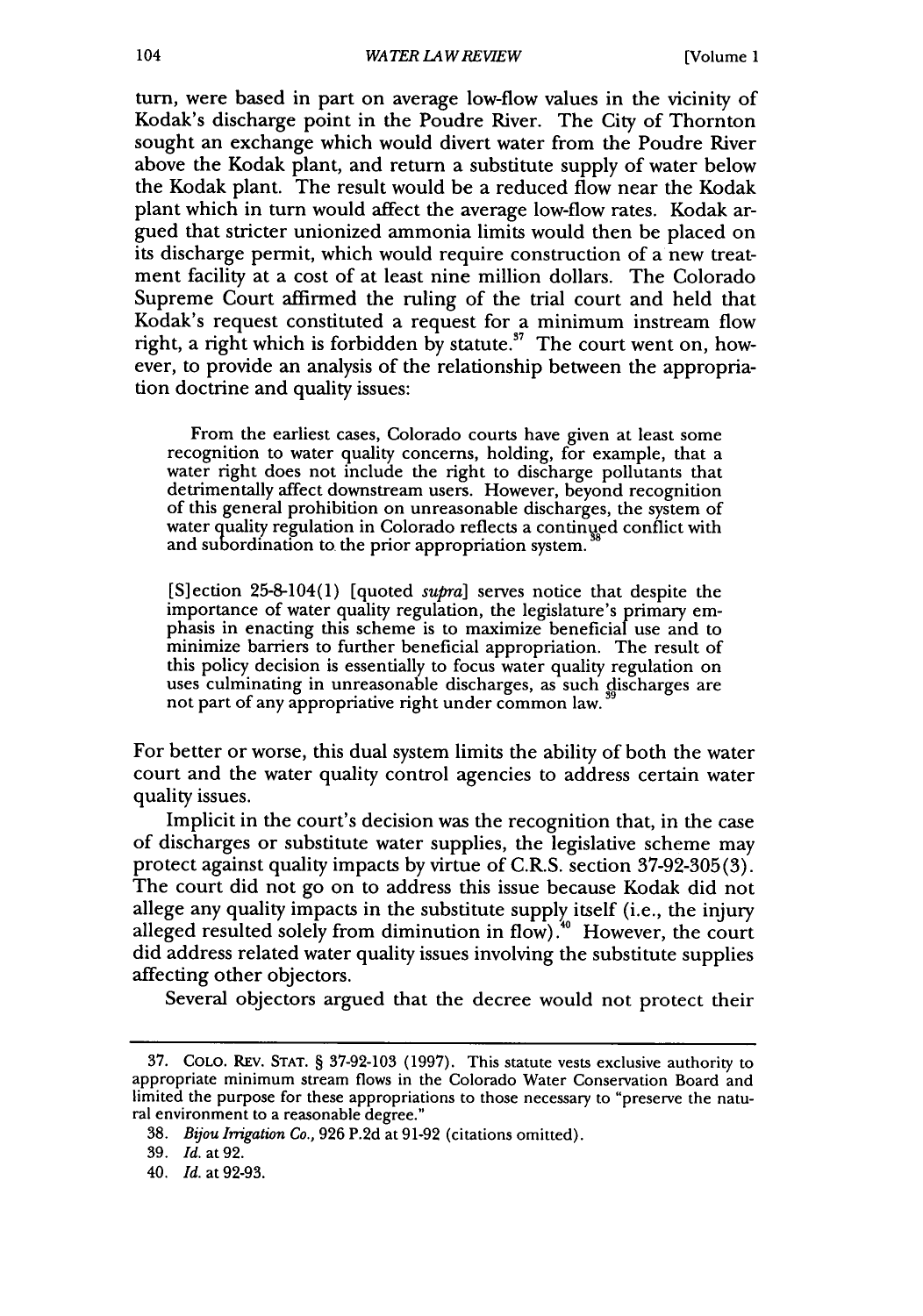rights based on the requirement that the quality of the substitute flow be measured at the point of entry into the canal, rather than at the point at which the objectors diverted water for their use. The objectors contended that such measurements would not provide protection to their headgates located miles downstream of the discharge point due to a general deterioration in water quality as it moves downstream. This argument was premised on the requirement of C.R.S. section **37-** 80-120(3), which states that substituted water "be of a quality and continuity to meet the requirements of use to which the senior appropriation has normally been put."" The court explained that

[U]nder both the statute and the regulations, the mandate of the state engineer in reviewing the quality aspects of an exchange is clear: the substitute supply must be of a quality to meet the requirements of use to which the senior appropriation has normally been put. The regulations are sufficiently broad to allow the state engineer's office to exercise its professional judgment in adopting a method of regulation that will ensure that the statutory standard is met, and the absence of more specific direction will not compromise the protective goals of the statute.4

Thus, the court declined to hold that water quality monitoring at the point of discharge was insufficient to ensure compliance with the statutory mandate.

#### *4. Quality Issues Presented in Pending Water Rights Cases*

The question left unanswered by *Thornton* is, what if return water that is being discharged pursuant to a discharge permit is meeting all effluent limits set forth in the permit? This issue is expected to be litigated early next year in an application involving the City and County of Denver.<sup>48</sup> This issue is also being asserted in several pending applications for diligence.<sup>44</sup>

One aspect likely to be raised in these pending cases is whether applicants who meet all water quality standards and otherwise comply with discharge permit requirements may rely on their compliance as prima facie evidence that the substituted water is of an adequate quality. As discussed above, this issue appears to have been addressed in the 1986 *City of Golden* water court decision in which the court held that water being discharged under a discharge permit must meet the historical use requirements set forth in C.R.S. section 37-92-305(5) **.**

<sup>41.</sup> COLO. REV. **STAT. §37-80-120(3) (1997).**

<sup>42.</sup> *Bijou Irrigation Co.,* **926 P.2d** at **97.**

<sup>43.</sup> Concerning the Application for Water Rights of the City and County of Denver, acting **by** and through its Board of Water Commissioners, (Dist. Ct., Water Div. No. **1, Colo. 1997)** (No. 96-CW-145).

<sup>44.</sup> *See, e.g.,* Concerning the Application for Water Rights of the Town of Castle Rock, (Dist. Ct. Water Div. No. 1, **Colo. 1996)** (No. **96-CW-199).**

<sup>45.</sup> Supplemental Findings of Fact, Conclusions of Law, Judgment and Decree, In the Matter of the Application for Water Rights of the City of Golden, in Clear Creek,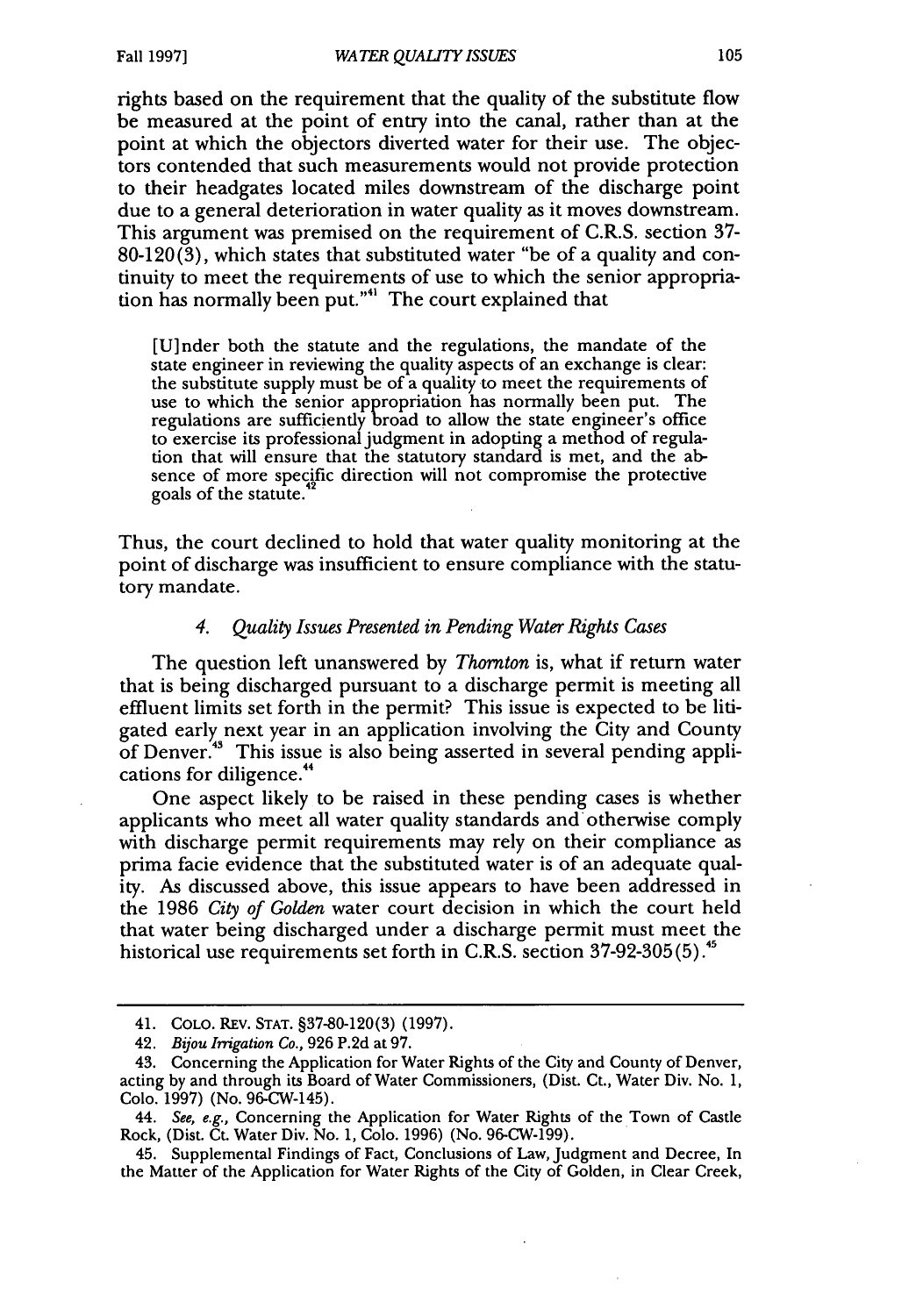In the pending application filed by the City and County of Denver, one objector, the City of Thornton, has recently moved for summary judgment on these very issues.<sup>46</sup> In this case, Denver operates an exchange by making out of priority diversions from Strontia Springs Reservoir in exchange for the discharge from the Bi-City wastewater treatment plant effluent destined for the South Platte River. It is the City of Thornton's position that the wastewater effluent does not meet the statutory quality criteria of C.R.S. section 37-80-120(3):

[P]ursuant to C.R.S. section 25-8-104(1) [of the Water Quality Control Act], such a "discharger must comply with all of the applicable provisions of articles 80 to 93 of Title 37, C.R.S.," including C.R.S. section 37-80-120(3) under which substituted water provided in any exchange must "be of a quality.., to meet the requirements of use to which the senior appropriation has normally been put."

Consequently, mere compliance with a discharge permit does not satisfy the section 120 Quality Requirements ....

Thornton does not here question Bi-City W[aste] W[ater] T[reatment] P[lant] discharges in conformity with its permit. Denver, however may not use the discharge permit as a shield to effectuate the exchange of clean water at Strontia Springs for Bi-City WWTP effluent unless the effluent meets the section  $120$  Quality Requirements.

Thornton argues that Denver's attempts to: (1) make absolute its exchange, and  $(2)$  to obtain a finding of diligence should be denied.<sup>48</sup>

As for Denver's position, Denver has just recently moved for partial summary judgment on the issue, arguing that it is inappropriate for the water court to consider quality issues in the context of diligence proceedings and/or proceedings to make absolute a conditional water right.<sup>49</sup> A diligence proceeding serves a narrow function. Quite simply, the presiding officials must determine whether a holder of a conditional water right has taken the requisite steps in diligently applying the water to a beneficial use. The diligence statute does not require

Jefferson and Adams Counties, (Dist. Ct., Water Div. No. 1, Colo. 1986) (No. 83-CW-361).

<sup>46.</sup> Thornton's Dispositive Motion Pursuant to C.R.C.P. 56(b) and 56(h) Regarding Water Quality Issues, Including Legal Authorities, Concerning the Application for Water Rights of the City and County of Denver, acting by and through its Board of Water Commissioners, (Dist. Ct., Water Div. No.1, Colo. 1997) (No. 96-CW-145).

<sup>47.</sup> *Id.* at 5.

<sup>48.</sup> Amended Statement of Opposition at 2, Concerning the Application for Water Rights of the Town of Castle Rock In Douglas County, (Dist. Ct., Water Div. No. 1, Colo. 1997) (No. 96-CW-199) (asserting a C.R.S. section 37-90-120(3) quality argument against a finding of diligence).

<sup>49.</sup> Motion For Partial Summary Judgment Pursuant to C.R.C.P. 56, Concerning the Application for Water Rights of the City and County of Denver, acting by and through its Board of Water Commissioners, (Dist. Ct., Water Div. No.1, Colo. 1997) (No. 96-CW-145).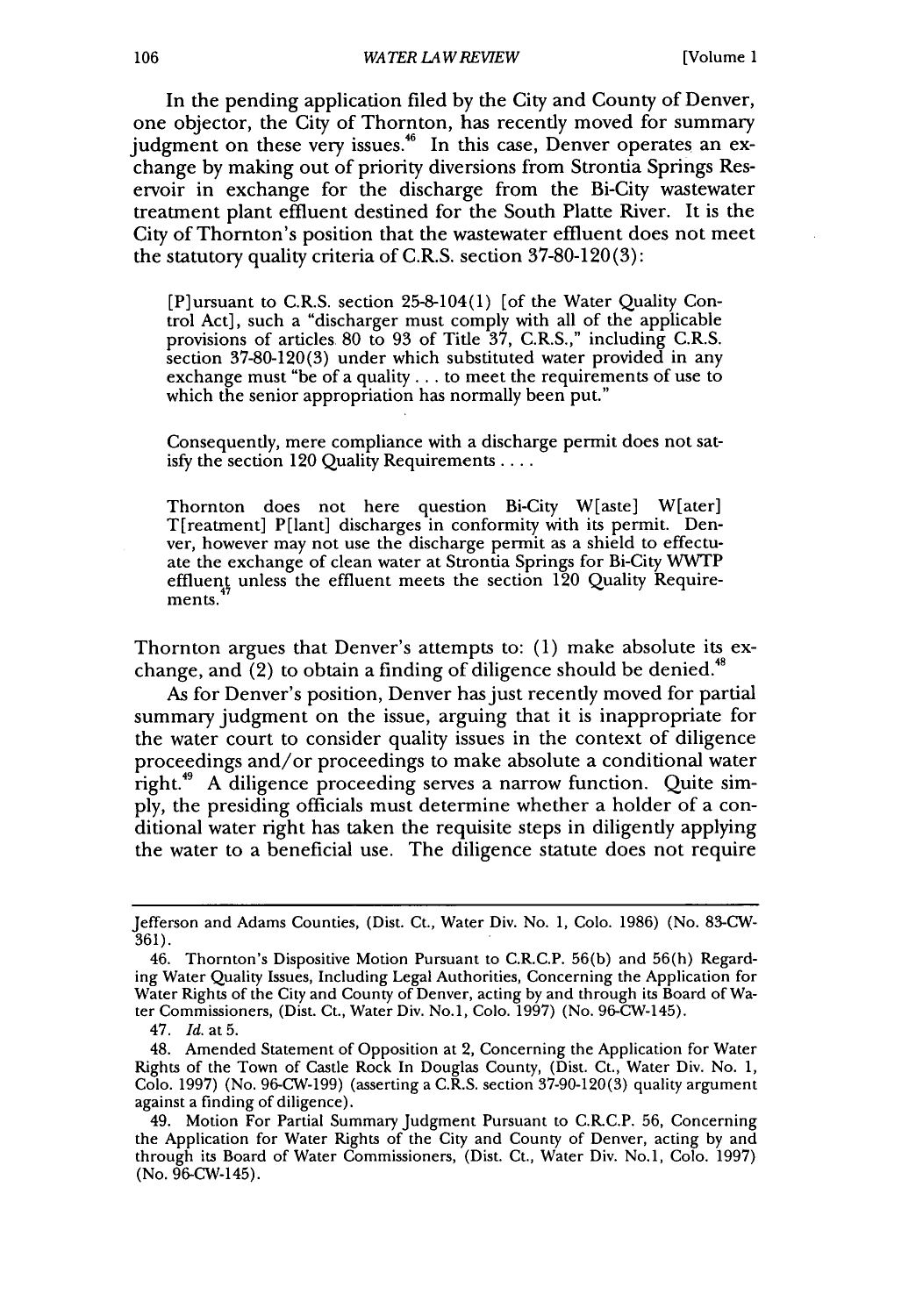that an applicant establish any quality standards for water which may be used for exchange purposes.<sup>50</sup> With respect to Denver's situation, the applicable decree at issue permitted Denver to use effluent as a source of substitute supply.<sup>51</sup> Denver thus maintains that injury is wholly irrelevant in diligence proceedings. Denver likewise argues that quality is not an appropriate consideration in an application to make absolute a conditional water right. Denver claims that the only element which the water court should consider is whether the water has been placed to a beneficial use, because there simply is no statutory requirement that an applicant make any quality showing on a substitute supply before a conditional right may be made absolute.<sup>52</sup> It is therefore Denver's position that Thornton be precluded from raising water quality issues in this pending case. In the alternative, Denver argues that even if the water court determines that quality issues may be considered, the court must then determine a host of other issues:

To determine if the substitute water is acceptable, the court must determine which appropriation is senior. This court would then have to determine the use to which that appropriation has normally been<br>put. What effect does a change of water right by the senior appropriator have on the required quality? What standard determine the appropriate quality? Is Thornton subject to the stream conditions when it purchased, appropriated, or changed its water rights? Is Thornton subject to equitable defenses of waiver, laches, or assump-<br>tion of risk?<sup>53</sup>

It will be interesting to track the water court's rulings on these pending motions for summary judgment.

### **CONCLUSION**

Pursuant to Colorado statute, substituted water shall be of a "quality and quantity so as to meet the requirements for which the water of the senior appropriator has normally been used,"<sup>54</sup> and substituted water "shall be of a quality and continuity to meet the requirements of use to which the senior appropriation has normally been put."<sup>55</sup> Juxtaposed against these requirements are the effluent requirements imposed on individual dischargers. The 1986 Division 1 Water Court decision in the *City* of *Golden* held that there is no true conflict under the statutory framework, and that any water quality concerns are, in effect, in addition to those requirements imposed in the administration of

<sup>50.</sup> COLO. REv. STAT. § 37-92-301(4) (1997).

<sup>51.</sup> *See* City & County of Denver v. City of Englewood, 826 P.2d 1266 (Colo. 1992).

**<sup>52.</sup>** SeeTaussigv. Moffat Tunnel Water & Dev. Co., **106** P.2d 363, 367 (Colo. 1940).

<sup>53.</sup> *Supra* note 46, at 5-6.

<sup>54.</sup> COLO. REv. STAT. § 37-92-305(5) (1997).

<sup>55.</sup> COLO. REv. STAT. § 37-80-120(3) (1997).